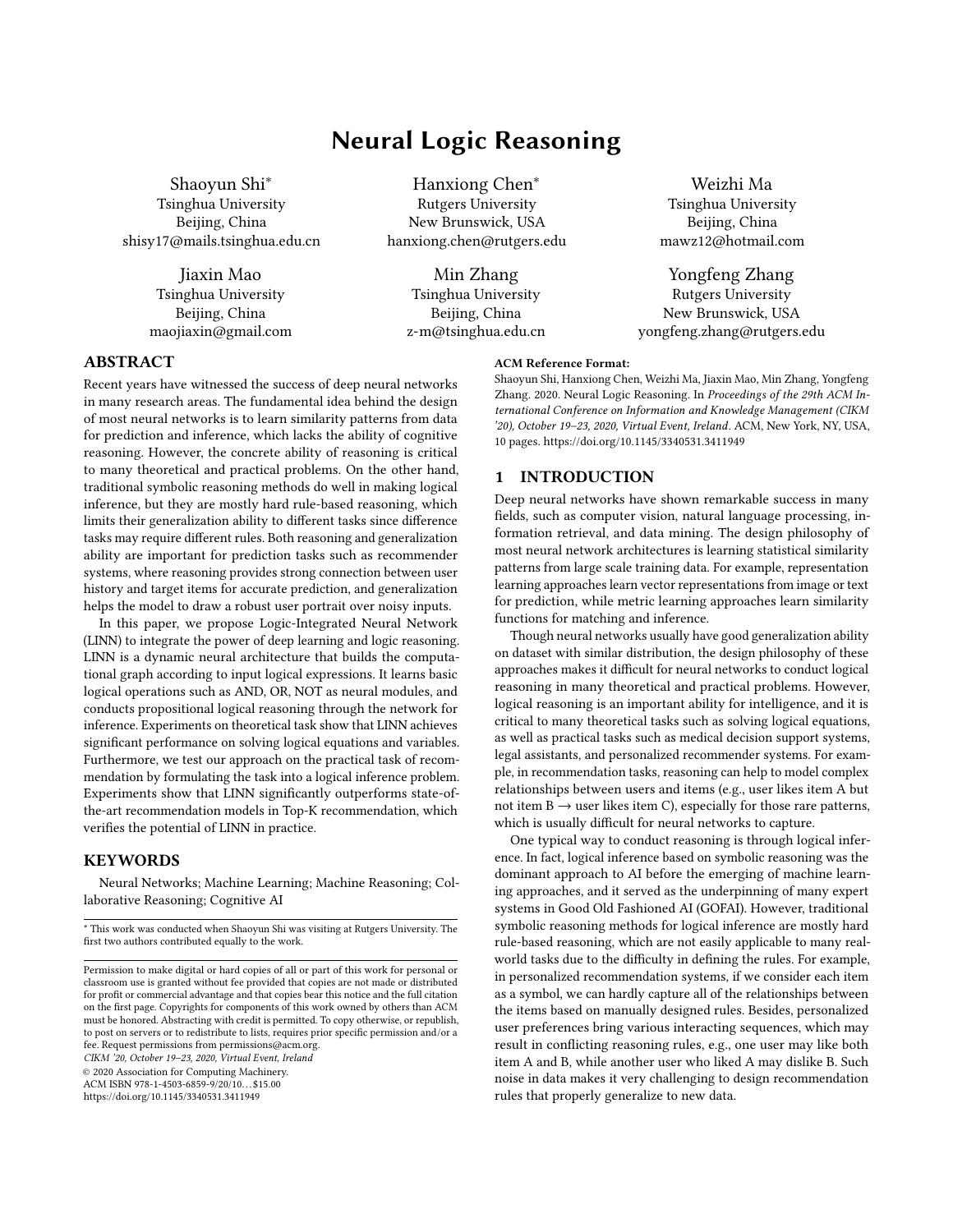To unify the generalization ability of deep neural networks and logical reasoning, we propose Logic-Integrated Neural Network (LINN), a neural architecture to conduct logical inference based on neural networks. LINN adopts vectors to represent logic variables, and each basic logic operation (AND/OR/NOT) is learned as a neural module based on logic regularization. Since logic expressions that consist of the same set of variables may have completely different logical structures, capturing the structure information of logical expressions is critical to logical reasoning. To solve the problem, LINN dynamically constructs its neural architecture according to the input logical expression, which is different from many other neural networks with fixed computation graphs. By encoding logical structure information in neural architecture, LINN can flexibly process an exponential amount of logical expressions. Experiments on theoretical problems such as solving logical equations verified the superior logical inference ability of LINN compared to traditional neural networks. Extensive experiments on recommendation tasks show that by introducing logic constraints over the neural networks, LINN significantly outperforms state-of-the-art recommendation models.

The main contributions of this work are summarized as follows:

- (1) We propose a novel model named LINN, which has a modular design and empowers the neural networks with the ability of logical reasoning.
- (2) Experiments on theoretical task show that compared to traditional neural networks, LINN has significantly better ability on solving logical equations, which shows the great potential of LINN on theoretical tasks.
- (3) Experiments on practical task (recommendation) shows that LINN significantly outperforms state-of-the-art recommendation algorithms, which shows the great potential of LINN on practical tasks.

The following part of the paper will include related work (Section [2\)](#page-1-0), proposed model (Section [3\)](#page-1-1), theoretical experiments (Section [4\)](#page-4-0), practical experiments (Section [5\)](#page-5-0), and conclusions (Section [6\)](#page-9-1).

## <span id="page-1-0"></span>2 RELATED WORK

Logic and Symbolic AI. The Good Old-Fashioned Artificial Intelligence (GOFAI) [\[14\]](#page-9-2) was the dominant AI research paradigm from the mid-1950s to the late 1980s. It is based on the assumption that many aspects of intelligence can be achieved by the manipulation of symbols [\[28\]](#page-9-3). Expert system is one of the most representative forms of logical/symbolic AI. Although their development is based on automatic rule mining, the generalization ability limits the application of these methods on many practical tasks [\[8,](#page-9-4) [30\]](#page-9-5).

The problem is that not all of the practical problems (such as recommendation) are hard-rule logic reasoning problems. For example, researchers have shown that logical equation solvers such as PicoSAT [\[2\]](#page-9-6) performs well on clean logical equation problems, which include no logical contradictions in the data. However, it fails to give valid results on many practical tasks such as reasoning on visual images [\[35\]](#page-9-7) and knowledge graphs [\[12\]](#page-9-8). Similarly, personalized recommendation is a noisy reasoning task [\[29\]](#page-9-9), which required the ability of robust reasoning on data that includes contradictions, and it shows the importance of bridging the power of neural networks and logical reasoning for improved performance.

Deep Learning with Logic. Deep learning has achieved great success in many areas. However, most of the existing methods are data-driven models that learn patterns from data without the ability of cognitive reasoning. Recently, several works used deep neural networks to solve logic problems. Hamilton et al. [\[12\]](#page-9-8) embedded logical queries on knowledge graphs into vectors for knowledge reasoning. Johnson et al. [\[18\]](#page-9-10) and Yi et al. [\[35\]](#page-9-7) designed deep frameworks to generate programs and conduct visual reasoning. Yang et al. [\[34\]](#page-9-11) proposed a neural logic programming system to learn probabilistic first-order logical rules for knowledge base reasoning. Dong et al. [\[7\]](#page-9-12) proposed a neural logic machine architecture for relational reasoning and decision making. These works use predesigned model structures to process different logical inputs, which is different from our LINN approach that constructs dynamic neural architectures. Although these works help in logical tasks, they are less flexible in terms of the model architecture, which makes them problem-specific and limits the application in a broader scope of theoretical and practical tasks. Researchers are even trying to solve NP-complete Boolean satisfiability (SAT) problems with neural networks (NNs) [\[33\]](#page-9-13). It aims at deciding the satisfiability of a single logical expression using NNs, which shows that when properly designed, NNs have the ability to conduct symbolic reasoning on SAT problems. Our model also tackles NP-complete problems but goes even further to solve more challenging logical equation systems.

Neural Symbolic Learning. Neural symbolic learning has a long history in the context of machine learning research. McCulloch and Pitts [\[27\]](#page-9-14) proposed one of the first neural systems for Boolean logic in [1943.](#page-9-14) Neural logic learning gained further research in the 1990s and early 2000s. For example, researchers developed logical programming systems to make logical inference [\[10,](#page-9-15) [17\]](#page-9-16), and proposed neural frameworks for knowledge representation and reasoning [\[3,](#page-9-17) [5\]](#page-9-18). They adopt meticulously designed neural architectures to achieve the ability of logical inference. Garcez et al. [\[9\]](#page-9-19) proposed a symbolic learning framework for non-classical logic, abductive reasoning, and normative multi-agent systems. However, it focuses more on hard logic reasoning, which is short of learning representations and generalization ability compared with deep neural networks, thus not suitable for reasoning over large-scale, heterogeneous, and noisy data. Neural symbolic learning received less attention during the 2010s when deep neural networks achieved great success on many tasks [\[22\]](#page-9-20). However, neural symbolic learning has regained importance recently due to the difficulty for deep neural networks to conduct reasoning [\[1\]](#page-9-21). As a result, we explore LINN as an extension of neural networks for logic reasoning in this work, and demonstrate how the framework can be used for noisy reasoning tasks such as recommendation.

## <span id="page-1-1"></span>3 LOGIC-INTEGRATED NEURAL NETWORKS

In this section, we will introduce our Logic-Integrate Neural Network (LINN) architecture. In LINN, each logic variable in the logic expression is represented as a vector embedding, and each basic logic operation (i.e., AND/OR/NOT) is learned as a neural module. Most neural networks are developed based on fixed neural architectures that are independent from the input, either manually designed or learned through neural architecture search. Differently, the computational graph of our LINN architecture is input-dependent and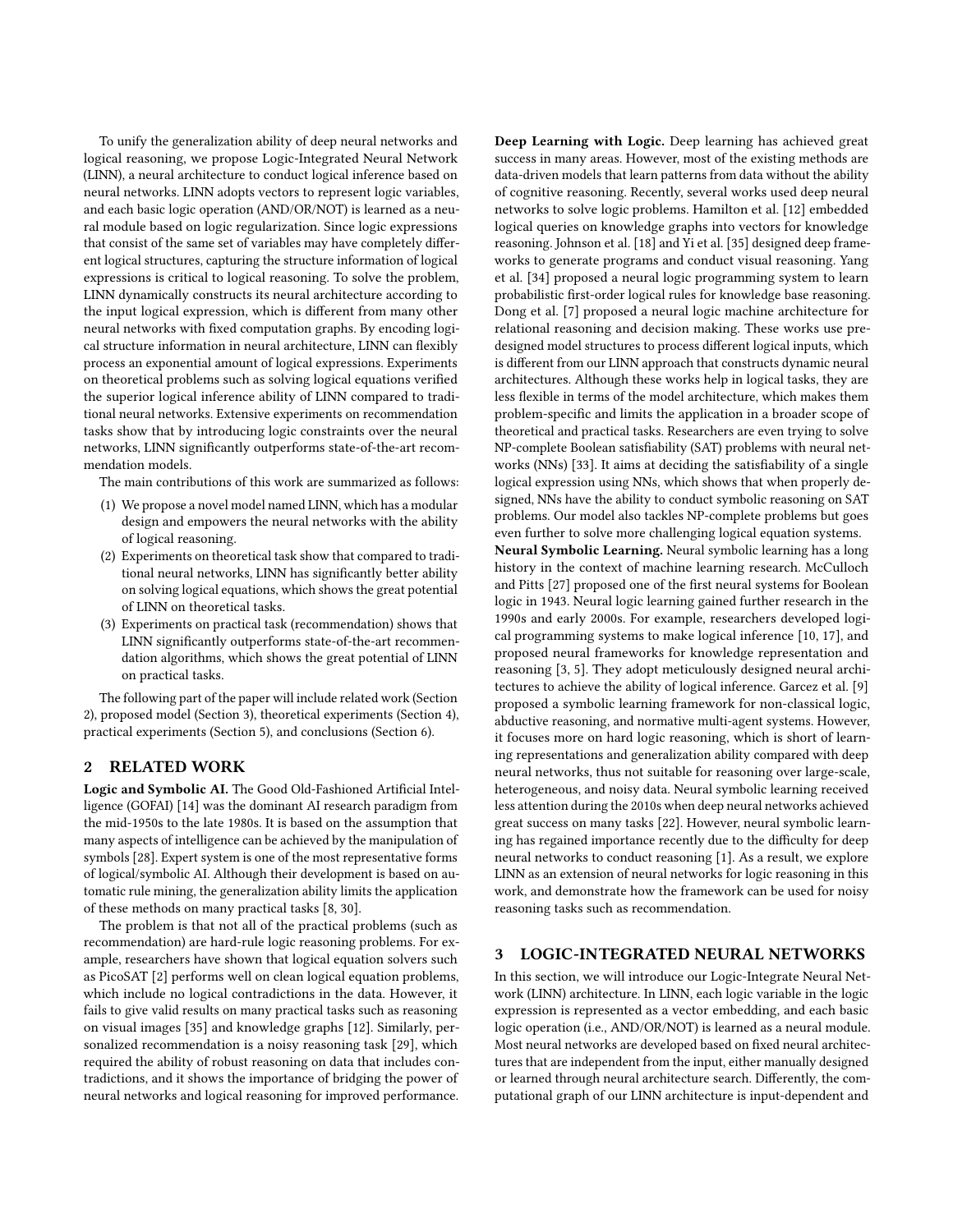built dynamically according to the input logic expression. We further leverage logic regularizers over the neural modules to guarantee that each module conducts the expected logical operation.

## 3.1 Logic Operations as Neural Modules

An expression of propositional logic consists of logic constants (True or False, noted as  $T$  or  $F$ ), logic variables  $(v)$ , and basic logic operations (negation ¬, conjunction ∧, and disjunction ∨). In LINN, the logic operations are learned as three neural modules. [Leshno](#page-9-22) [et al.](#page-9-22) [\[23\]](#page-9-22) proved that multi-layer feed-forward networks with non-polynomial activation function can approximate any function. This provides us theoretical support for leveraging neural modules to learn the logic operations. Similar to most neural models in which input variables are learned as vector representations, in our framework, T, F and all logic variables are represented as vectors with the same dimension. Formally, suppose we have a set of logic expressions  $E = \{e_i\}_{i=1}^m$  and their values  $Y = \{y_i\}_{i=1}^m$  (either T or F), and they are constructed by a set of variables  $V = \{v_i\}_{i=1}^n$ , where  $|V| = n$  is the number of variables. An example logic expression e would look like  $(v_i \wedge v_j) \vee \neg v_k = T$ .

We use bold font to represent vectors, e.g.  $\mathbf{v}_i$  is the vector representation of variable  $v_i$ , and T is the vector representation of logic constant T, where the vector dimension is d.  $AND(\cdot, \cdot)$ ,  $OR(\cdot, \cdot)$ , and NOT( $\cdot$ ) are three neural modules. For example,  $AND(\cdot, \cdot)$  takes two vectors  $\mathbf{v}_i$ ,  $\mathbf{v}_j$  as inputs, and the output  $\mathbf{v} = \text{AND}(\mathbf{v}_i, \mathbf{v}_j)$  is the representation of  $v_i \wedge v_j$ , a vector of the same dimension d as  $v_i$ and  $v_j$ . The three modules can be implemented by various neural structures, as long as they are able to learn the logical operations.

Figure [1\(](#page-2-0)a) is an example of the LINN architecture corresponding to the expression  $(v_i \wedge v_j) \vee \neg v_k$ . The lower box shows how the framework constructs a logic expression. Each intermediate vector represents part of the logic expression, and finally, we have the vector representation of the whole logic expression  $\mathbf{e} = (\mathbf{v}_i \wedge \mathbf{v}_i) \vee$  $\neg$ v<sub>k</sub>. In this way, although the size of the variable embedding matrix grows linearly with the total number of logic variables, the total number of parameters in the operator networks keeps the same. Besides, since the expressions are organized as tree structures, we can calculate it recursively from leaves to the root.

To evaluate the  $T/F$  value of the expression, we calculate the similarity between the expression vector and the T vector, as shown in the upper box, where  $T$ ,  $F$  are short for logic constants  $True$  and False, respectively, and T, F are their vector representations. Here  $Sim(\cdot, \cdot)$  is also a neural module to calculate the similarity between two vectors and output a similarity value between 0 and 1. The output  $p = Sim(e, T)$  evaluates how likely LINN considers the expression to be true.

LINN can be trained with different task-specific loss functions for different tasks. For example, training LINN on a set of expressions and predicting T/F values of other expressions can be considered as a classification problem, and we can adopt cross-entropy loss:

<span id="page-2-1"></span>
$$
L_t = L_{ce} = -\sum_{e_i \in E} y_i \log(p_i) + (1 - y_i) \log(1 - p_i)
$$
 (1)

and for the top-n recommendation task, a pair-wise training loss based on Bayesian Personalized Ranking (BPR) [\[31\]](#page-9-23) can be used:

$$
L_t = L_{bpr} = -\sum_{e^+} \log\left(\text{sigmoid}(p(e^+) - p(e^-))\right) \tag{2}
$$

<span id="page-2-0"></span>

Figure 1: Examples of the Logic-Integrated Neural Network (LINN) architecture. LINN learns each variable as a vector embedding, and learns each logic operation (i.e.,  $\wedge$ ,  $\vee$ ,  $\neg$ ) as a logic regularized neural module (i.e., AND, OR, NOT). For a given logic expression, e.g.,  $(v_i \wedge v_j) \vee \neg v_k$  in the left figure, LINN dynamically assembles the neural architecture according to the logic expression so as to learn the embedding of the whole expression. It then compares the expression with the constant True vector to evaluate the expression. For different input expressions, e.g., ¬ $v_i \wedge (v_j \vee v_k)$  in the right figure, LINN reuses the variable embeddings and logic modules to assemble the architecture. In this way, LINN has the ability to model a compositional number of logic expressions.

where  $e_{+}$  are the expressions corresponding to the positive interactions in the dataset, and  $e^-$  are the sampled negative expressions.

## 3.2 Logical Regularization over Neural Modules

So far, we only learned the logic operations AND, OR, NOT as neural modules, but did not explicitly guarantee that these modules implement the expected logic operations. For example, any variable or expression w conjuncted with false should result in false, i.e.  $\mathbf{w} \wedge \mathbf{F} = \mathbf{F}$ , and a double negation should result in itself  $\neg(\neg \mathbf{w}) = \mathbf{w}$ . Here we use w instead of v in the previous section, because w could either be a single variable (e.g.,  $v_i$ ) or an expression in the middle of the calculation flow (e.g.,  $v_i \wedge v_j$ ). A LINN that aims to implement logic operations should satisfy the basic logic rules. Although the neural architecture may implicitly learn the logic operations from data, it would be better if we apply constraints to guide the learning of logical operations. To achieve this goal, we define logic regularizers to regularize the behavior of the modules, so that they perform certain logical operations. A complete set of the logical regularizers are shown in Table [1.](#page-3-0)

The regularizers are categorized by the three operations. To form the logical regularizers, these equations of laws are translated into the modules and variables in LINN, i.e.  $r_i$ 's in the table. It should be noted that these logical rules are not considered in the whole vector space  $\mathbb{R}^d$ , but in the vector space defined by LINN. Suppose the set of all input variables as well as intermediate states and final expressions observed during training process is represented as  $W$ ,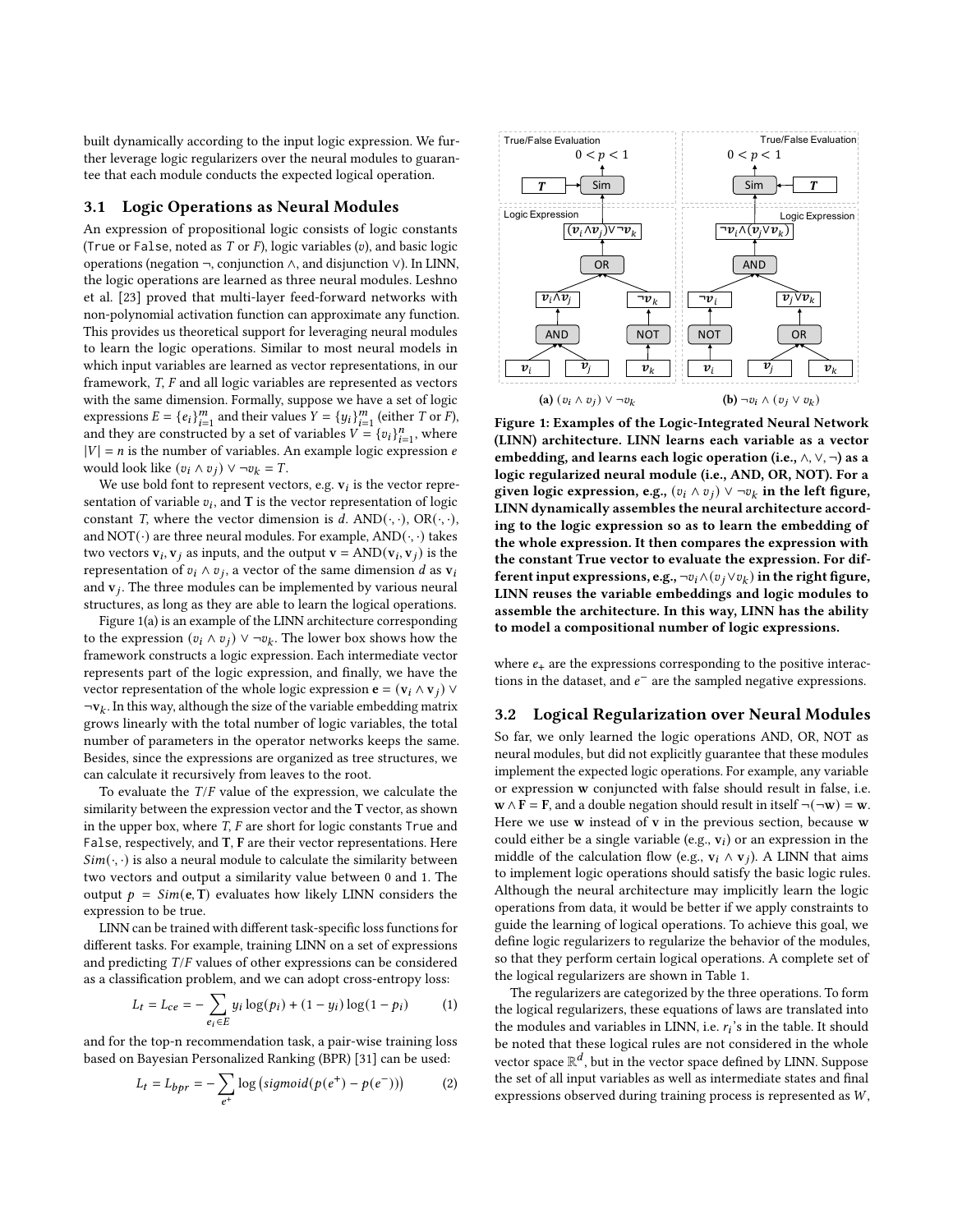<span id="page-3-0"></span>

|            | Logical Rule    | Equation              | Logic Regularizer $r_i$                                                                    |
|------------|-----------------|-----------------------|--------------------------------------------------------------------------------------------|
| <b>NOT</b> | Negation        | $\neg T = F$          | $r_1 = \sum_{w \in W \cup \{T\}} Sim(NOT(w), w)$                                           |
|            | Double Negation | $\neg(\neg w) = w$    | $r_2 = \sum_{w \in W} 1 - Sim(NOT(NOT(w)), w)$                                             |
| <b>AND</b> | Identity        | $w \wedge T = w$      | $r_3 = \sum_{w \in W} 1 - Sim(\text{AND}(\mathbf{w}, \mathbf{T}), \mathbf{w})$             |
|            | Annihilator     | $w \wedge F = F$      | $r_4 = \sum_{w \in W} 1 - Sim(\text{AND}(\mathbf{w}, \mathbf{F}), \mathbf{F})$             |
|            | Idempotence     | $w \wedge w = w$      | $r_5 = \sum_{w \in W} 1 - Sim(\text{AND}(\mathbf{w}, \mathbf{w}), \mathbf{w})$             |
|            | Complementation | $w \wedge \neg w = F$ | $r_6 = \sum_{w \in W} 1 - Sim(\text{AND}(\mathbf{w}, \text{NOT}(\mathbf{w})), \mathbf{F})$ |
| <b>OR</b>  | Identity        | $w \vee F = w$        | $r_7 = \sum_{w \in W} 1 - Sim(OR(w, F), w)$                                                |
|            | Annihilator     | $w \vee T = T$        | $r_8 = \sum_{w \in W} 1 - Sim(OR(w, T), T)$                                                |
|            | Idempotence     | $w \vee w = w$        | $r_9 = \sum_{w \in W} 1 - Sim(OR(w, w), w)$                                                |
|            | Complementation | $w \vee \neg w = T$   | $r_{10} = \sum_{w \in W} 1 - Sim(OR(w, NOT(w)), T)$                                        |

Table 1: Logical regularizers and the corresponding logical rules

then only  $\{w | w \in W\}$  are constrained by the logical regularizers. Take Figure [1\(](#page-2-0)a) as an example, the corresponding w in Table [1](#page-3-0) would include  $\mathbf{v}_i$ ,  $\mathbf{v}_j$ ,  $\mathbf{v}_k$ ,  $\mathbf{v}_i \wedge \mathbf{v}_j$ ,  $\neg \mathbf{v}_k$  and  $(\mathbf{v}_i \wedge \mathbf{v}_j) \vee \neg \mathbf{v}_k$ . Logical regularizers encourage LINN to learn the neural module parameters to satisfy these laws over the variables/expressions involved in the model, which is much smaller than the whole vector space  $\mathbb{R}^d$ .

In LINN, the constant true vector T is randomly initialized and fixed during the training and testing process, which works as an anchor vector in the logic space that defines the true orientation. The false vector F is thus calculated with NOT(T).

Finally, logical regularizers  $(R_l)$  are added to the task-specific loss function  $L_t$  with weight  $\lambda_l$ :

<span id="page-3-2"></span>
$$
L_1 = L_t + \lambda_l R_l = L_t + \lambda_l \sum_i r_i \tag{3}
$$

where  $r_i$  are the logic regularizers in Table [1.](#page-3-0)

It should be noted that except for the logical regularizers listed above, a propositional logical system should also satisfy other logical rules such as the associativity, commutativity, and distributivity of AND/OR/NOT operations. For example, commutativity of the AND operation requires that  $a \wedge b = b \wedge a$ , while distributivity requires that  $a \wedge (b \vee c) = (a \wedge b) \vee (a \wedge c)$ .

To consider the commutativity, the order of the variables joined by conjunctions or disjunctions is randomized when calculating the regularizers. For example, the network structure of  $w \wedge T$  could be AND(w, T) or AND(T, w), and the network structure of  $w \vee$  $\neg w$  could be OR(w, NOT(w)) or OR(NOT(w), w). In this way, the model is encouraged to output the same vector representation when inputs are different forms of the same expression in terms of the commutativity.

There is no explicit way to regularize the modules for other logical rules that correspond to more complex expression variants, such as distributivity and De Morgan laws<sup>[1](#page-3-1)</sup>. To solve the problem, we make sure that the input expressions have the same normal form – e.g., disjunctive normal form – because any propositional logical expression can be transformed into a Disjunctive Normal Form (DNF) or Conjunctive Normal Form (CNF), and each expression corresponds to a computational graph. In this way, we can avoid the necessity to regularize the neural modules for distributivity and De Morgan laws.

#### 3.3 Length Regularization over Logic Variables

We find that the vector length of logic variables, as well as intermediate or final logic expressions, may explode during the training process because simply increasing the vector length results in a trivial solution for optimizing Eq.[\(3\)](#page-3-2). Constraining the vector length provides more stable performance, and thus a common  $l_2$ -length regularizer  $R_\ell$  is added to the loss function with weight  $\lambda_\ell$ :

$$
L_2 = L_t + \lambda_l R_l + \lambda_\ell R_\ell = L_t + \lambda_l \sum_i r_i + \lambda_\ell \sum_{w \in W} ||w||_F^2 \qquad (4)
$$

Similar to the logical regularizers,  $W$  here includes input variable vectors as well as all intermediate and final expression vectors.

Finally, we apply  $\ell_2$ -regularizer with weight  $\lambda_{\Theta}$  to prevent the parameters from overfitting. Suppose Θ are all the model parameters, then the final loss function is:

$$
L = L_t + \lambda_l R_l + \lambda_\ell R_\ell + \lambda_\Theta R_\Theta
$$
  
=  $L_t + \lambda_l \sum_i r_i + \lambda_\ell \sum_{w \in W} ||\mathbf{w}||_F^2 + \lambda_\Theta ||\Theta||_F^2$  (5)

#### 3.4 Implementation Details

Our prototype task is defined in this way: given a number of training logical expressions and their  $T/F$  values, we train a LINN, and test if the model can solve the  $T/F$  value of the logic variables, and predict the value of new expressions constructed by the observed logic variables in training. In the following, we will first conduct experiments on a theoretical task to show that our LINN model has the ability to make propositional logical inference. Then, LINN is further applied to a practical recommendation problem to verify its performance in practical tasks.

We did not design fancy structures for different modules. Instead, some simple structures are effective enough to show the superiority of LINN. In our experiments, the AND module is implemented by multi-layer perceptron (MLP) with one hidden layer:

$$
AND(\mathbf{w}_i, \mathbf{w}_j) = H_{a2} f(H_{a1}(\mathbf{w}_i \oplus \mathbf{w}_j) + \mathbf{b}_a)
$$
 (6)

where  $H_{a1} \in \mathbb{R}^{d \times 2d}$ ,  $H_{a2} \in \mathbb{R}^{d \times d}$ ,  $b_a \in \mathbb{R}^d$  are the parameters of the AND network. ⊕ means vector concatenation.  $f(\cdot)$  is the activation function, and we use Rectified Linear Unit (ReLU) in our networks. The OR module is built in the same way, and the NOT module is similar but with only one vector as input:

$$
NOT(w) = H_{n2}f(H_{n1}w + b_n)
$$
 (7)

<span id="page-3-1"></span><sup>&</sup>lt;sup>1</sup>In propositional logic De Morgan laws state that  $\neg(a \lor b) = \neg a \land \neg b$ , while  $\neg(a \land b) =$  $\neg a \vee \neg b$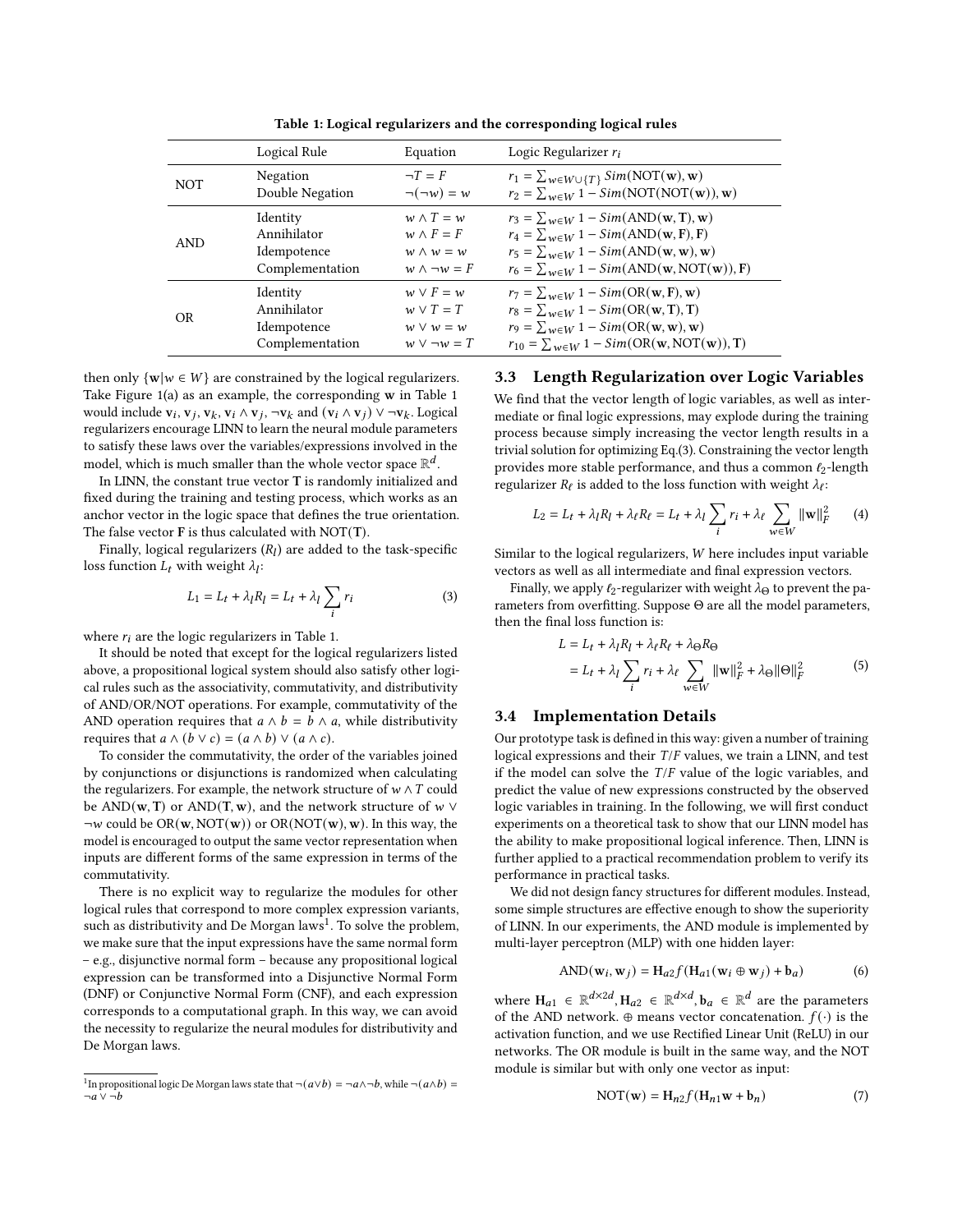where  $\mathbf{H}_{n1} \in \mathbb{R}^{d \times d}$ ,  $\mathbf{H}_{n2} \in \mathbb{R}^{d \times d}$ ,  $\mathbf{b}_n \in \mathbb{R}^{d}$  are the parameters of the NOT network.

The similarity module is based on the cosine similarity of two vectors. To ensure that the output is formatted between 0 and 1, we scale the cosine similarity by multiplying a value  $\alpha$ , followed by a sigmoid function:

$$
Sim(\mathbf{w}_i, \mathbf{w}_j) = sigmoid\left(\alpha \frac{\mathbf{w}_i \cdot \mathbf{w}_j}{\|\mathbf{w}_i\| \|\mathbf{w}_j\|}\right) \tag{8}
$$

The  $\alpha$  is set to 10 in our experiments. We also tried other ways to calculate the similarity such as  $sigmoid(\mathbf{w}_i \cdot \mathbf{w}_j)$  or MLP, and find that the above approach provides better performance.

## <span id="page-4-0"></span>4 SOLVING LOGICAL EQUATIONS

Before applying LINN to practical tasks, in this section, we conduct experiments on a theoretical task based on simulated data to verify that our proposed LINN framework has the ability to conduct logic inference, which is difficult for traditional neural networks. Given a number of training logical expressions and their  $T/F$  values, we train a LINN, and test if the model can solve the  $T/F$  value of the logic variables, and predict the value of new expressions constructed by the observed logic variables.

We randomly generate *n* variables  $V = \{v_i\}$ , and each variable is randomly assigned a value of either  $T$  or  $F$ . Then these variables are used to randomly create *m* boolean expressions  $E = \{e_i\}$  in disjunctive normal form (DNF) as the dataset. Each expression consists of 1 to 5 clauses separated by disjunction ∨, and each clause consists of 1 to 5 variables or the negation of variables connected by conjunction ∧. We also conduct experiments on many other fixed or variational lengths of expressions, which have similar results. The  $T/F$  values of the expressions  $Y = \{y_i\}$  can be calculated according to the variables. But note that the T/F values of the variables are invisible to the model. Here are some examples of the generated expressions when  $n = 100$ :

$$
(\neg v_{80} \land v_{56} \land v_{71}) \lor (\neg v_{46} \land \neg v_{7} \land v_{51} \land \neg v_{47} \land v_{26})
$$
  

$$
\lor v_{45} \lor (v_{31} \land v_{15} \land v_{2} \land v_{46}) = T
$$
  

$$
(\neg v_{19} \land \neg v_{65}) \lor (v_{65} \land \neg v_{24} \land v_{9} \land \neg v_{83})
$$
  

$$
\lor (\neg v_{48} \land \neg v_{9} \land \neg v_{51} \land v_{75}) = F
$$
  

$$
\neg v_{98} \lor (\neg v_{76} \land v_{66} \land v_{13}) \lor (v_{97} \land v_{89} \land v_{45} \land v_{83}) = T
$$
  

$$
(v_{43} \land v_{21} \land \neg v_{53}) = F
$$

We train the model based on a set of known DNFs and expect the model to predict the T/F values for new DNFs, without the need to explicitly solve the T/F value of each logical variable. It guarantees that there is an answer because the training equations are developed based on the same parameter set with known T/F values. However, we do not use the variable T/F information for model learning.

On simulated data, we use the Cross-Entropy loss  $L_t$  (as in Equation [1\)](#page-2-1). We randomly generate two datasets, of which one has  $n = 1 \times 10^3$  variables and  $m = 3 \times 10^3$  expressions, and the other is ten times larger. On the two datasets, weights of vector length regularizers  $\lambda_{\ell}$  are set to 0.001, and weights of logic regularizers  $\lambda_{l}$ are set to 0.01 and 0.1 respectively. Datasets are randomly split into the training (80%), validation (10%), and test (10%) sets.

#### 4.1 Overall Performance

The overall performances on test sets are shown on Table [2.](#page-5-1) Bi-RNN is bidirectional Vanilla RNN [\[32\]](#page-9-24) and Bi-LSTM is bidirectional LSTM [\[11\]](#page-9-25). CNN is the Convolutional Neural Network [\[19\]](#page-9-26). They represent traditional neural networks, which regard logic expressions as sequences. LINN- $R_l$  is the LINN model without logic regularizers (i.e.,  $\lambda_l = 0$ ). We decide an equation as T if the output similarity between the equation and **T** vector is  $\geq$  0.5, and *F* otherwise. Accuracy is the percentage of equations whose T/F value are correctly predicted. Root Mean Squre Error (RMSE) is calculated by considering the ground-truth value as 1 for  $T$  and 0 for  $F$ .

The poor performance of Bi-RNN, Bi-LSTM, and CNN verifies that traditional neural networks, which ignore the logical structure of expressions, do not have the ability to conduct logical inference. Logical expressions are structural and have exponential combinations, which are difficult to learn by a fixed model architecture. We also see that Bi-RNN performs better than Bi-LSTM because the forget gate in LSTM may be harmful to model the variable sequence in expressions. LINN- $R_l$  provides a significant improvement over Bi-RNN, Bi-LSTM, and CNN because the structure information of the logical expressions is explicitly captured by the network structure. However, the behaviors of the logic modules in LINN- $R_I$  are freely trained without logical regularization. On this simulated data and many other problems requiring logical inference, logical rules are essential to model the internal relations. With the help of logic regularizers, the modules in LINN learn to perform expected logic operations, and finally, we can see that LINN achieves the best performance and significantly outperforms  $LINN-R_l$ .

## 4.2 Weight of Logical Regularizers

<span id="page-4-1"></span>

Figure 2: Performance under different choices of the logical regularization weight.

To better understand the impact of logical regularizers, we test the model performance with different weights of logical regulariz-ers. The results are shown in Figure [2.](#page-4-1) When  $\lambda_l = 0$  (i.e., LINN- $R_l$ ), the performance is not so good, showing that structure information is not enough to inference the T/F values of logic expressions. As  $\lambda_l$  grows, the performance gets better, which shows that logical rules of the modules are essential for logical inference. However, a too-large  $\lambda_l$  will result in a drop of performance, because the expressiveness power and generalization ability of the model may be significantly constrained by the logical regularizers, which force the model to performance hard-logic reasoning. In summary, proper weights of logic regularizers are helpful by unifying both the advantages of neural networks and logic reasoning.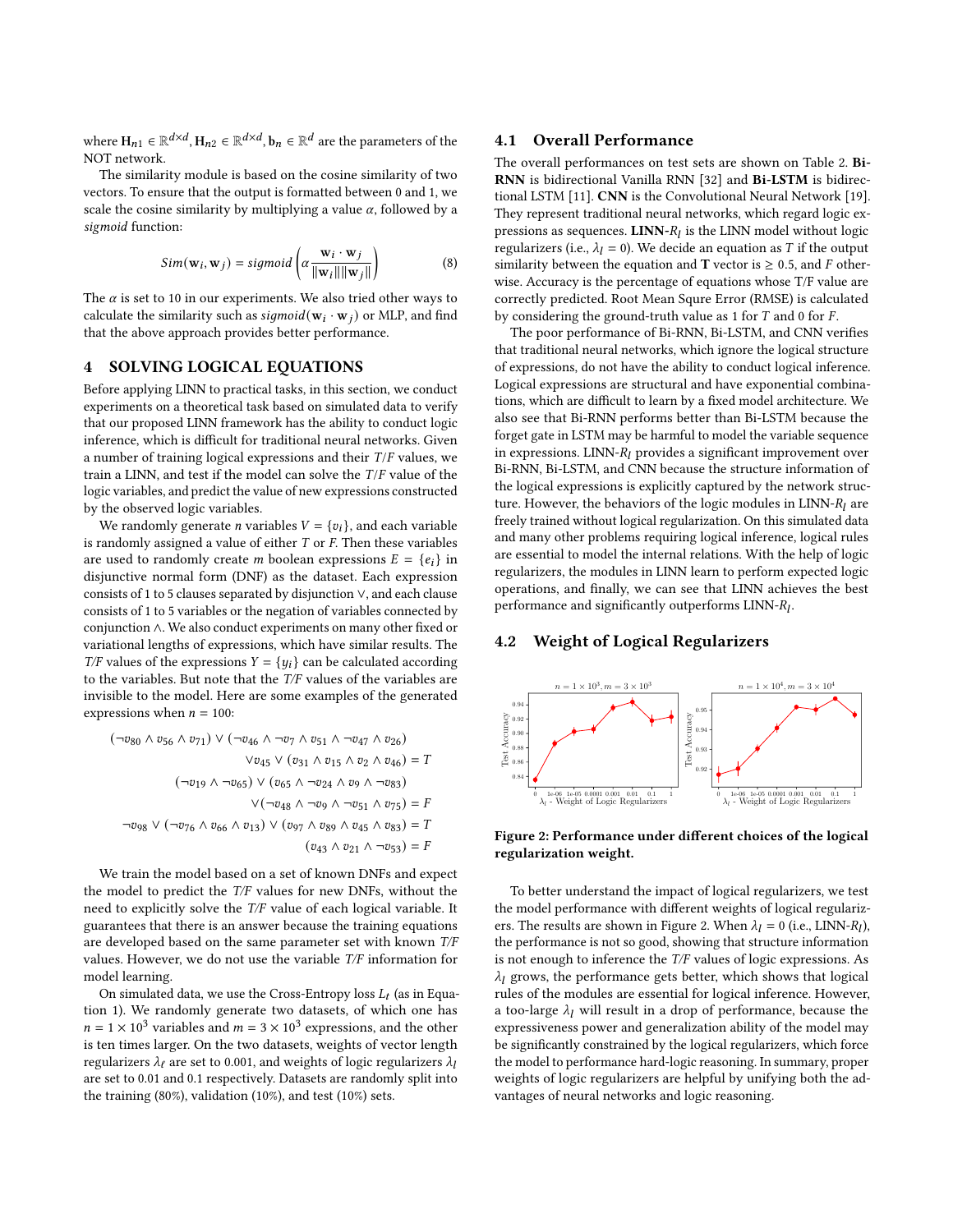<span id="page-5-1"></span>

|               | $n = 1 \times 10^3, m = 3 \times 10^3$ |                       | $n = 1 \times 10^4, m = 3 \times 10^4$ |                       |  |
|---------------|----------------------------------------|-----------------------|----------------------------------------|-----------------------|--|
|               | Accuracy                               | <b>RMSE</b>           | Accuracy                               | <b>RMSE</b>           |  |
| $Bi-RNN$ [32] | $0.6493 \pm 0.0102$                    | $0.4736 \pm 0.0032$   | $0.6942 \pm 0.0028$                    | $0.4492 \pm 0.0009$   |  |
| Bi-LSTM [11]  | $0.5933 \pm 0.0107$                    | $0.5181 \pm 0.0162$   | $0.6847 \pm 0.0051$                    | $0.4494 \pm 0.0020$   |  |
| CNN [19]      | $0.6380 \pm 0.0043$                    | $0.5085 \pm 0.0158$   | $0.6787 \pm 0.0025$                    | $0.4557 \pm 0.0016$   |  |
| $LINN-R_I$    | $0.8353 \pm 0.0043$                    | $0.3880 \pm 0.0069$   | $0.9173 \pm 0.0042$                    | $0.2733 \pm 0.0065$   |  |
| LINN          | $0.9440 \pm 0.0064^*$                  | $0.2318 \pm 0.0124^*$ | $0.9559 \pm 0.0006^*$                  | $0.2081 \pm 0.0018^*$ |  |

Table 2: Performance on solving logical equations

\* Significantly better than the best of the other results (italic ones) with  $p < 0.05$ 

### 4.3 Solving Variables

It would be interesting to see whether LINN can solve the T/F value of the variables in logical equations. To do so, in different training epochs, we adopt t-SNE [\[26\]](#page-9-27) to visualize the variable embeddings on a 2-D plot, shown in Figure [3.](#page-5-2) We can see that at the beginning of the training process, the variable embeddings are randomly mixed together since they are randomly initialized. But they are gradually rearranged and finally clearly separated. We assign the variables in the two clusters as  $T$  and  $F$ , respectively. Compared with the ground-truth  $T/F$  value of the variables, the accuracy is 95.9%, which indicates a high accuracy of solving variables based on LINN. It means the model has the ability to inference the true/false values of the logic variables through a number of expressions, and thus it can further make reasoning on unseen logic expressions. Note that the model is not trained with the ground-truth T/F values of the variables.

## <span id="page-5-0"></span>5 RECOMMENDER SYSTEMS

Experiments on simulated data verify that LINN is able to solve logic variables and make inferences on logical equations. It also reveals the prospect of LINN to apply on many other practical tasks as long as they can be formulated as logical expressions. Recommendation needs both the generalization ability of neural networks and reasoning ability of logic inference. As a result, we test the ability of LINN on making personalized recommendations. To apply LINN into the recommendation task, we first convert it into a logically formulated problem. The key problem of recommendation is to understand user preferences according to historical interactions. Suppose there is a set of users  $U = \{u_i\}$  and a set of items  $V = \{v_j\}$ , and the overall interaction matrix is  $R = {r_{i,j}}_{|U| \times |V|}$ . The interactions observed by the recommender system are the known values in matrix  $R$ . However, they are very sparse compared with the total size of the matrix  $|U| \times |V|$ . Recommendation models predict user's preference based on the user's history interactions (e.g., purchase history). Logic expressions can be easily used to model the item relationship in user history. For example, if a user bought an iPhone, he/she may need an iPhone case rather than an Android data line, i.e., *iPhone*  $\land$  *iPhone case* = T, while *iPhone*  $\land$  *Android data line* = F. Let  $r_{i,j} = 1/0$  if user  $u_i$  likes/dislikes item  $v_j$ . Then if a user  $u_i$ likes an item  $\boldsymbol{v}_{j_3}$  after a set of history interactions sorted by time  ${r_{i,j_1} = 1, r_{i,j_2} = 0}$ , the logical expression can be formulated as:

<span id="page-5-3"></span>
$$
(v_{j_1} \wedge v_{j_3}) \vee (\neg v_{j_2} \wedge v_{j_3}) \vee (v_{j_1} \wedge \neg v_{j_2} \wedge v_{j_3}) = T \tag{9}
$$

which means the user likes  $v_{j_3}$  either because he/she likes  $v_{j_1}$ , or because he/she dislikes  $v_{j_2}$ , or because he/she likes  $v_{j_1}$  and dislikes

<span id="page-5-2"></span>

Figure 3: t-SNE visualization of how the variable embeddings change during model learning.

 $v_{j_2}$  at the same time. There are at least two advantages to take this format of expressions:

- The model can filter out some unrelated interactions from user history. For example, if  $v_{j_1}, v_{j_2}, v_{j_3}$  are iPhone, cat food and iPhone case, respectively, as long as  $v_{j_1} \wedge v_{j_3}$  is close to the vector T, it does not matter what the vector of  $\neg v_{j_2} \wedge v_{j_3}$  look like. This characteristic encourages the model to find proper solutions to multiple expressions through collaborative filtering, and contribute to learning the internal relationship between items.
- After training the model, given the user history and a target item, the model not only predicts how much the user prefers the item, but also finds out which items are related by evaluating each conjunction term, i.e.  $v_{j_1} \wedge v_{j_3}$ ,  $\neg v_{j_2} \wedge v_{j_3}$  and  $v_{j_1}$  ∧ ¬ $v_{j_2}$  ∧  $v_{j_3}$  in Equation [9.](#page-5-3) If  $v_{j_1}$  ∧  $v_{j_3}$  is close to the vector T, the recommender system can give a explanation that it recommends item  $v_{j_3}$  to the user because he/she likes  $v_{j_1}$ . This makes a step to explainable recommendation [\[36,](#page-9-28) [37\]](#page-9-29), which is an important aspect in recommender system research.

In Equation [9,](#page-5-3) the first two conjunction terms are the first-order relationships between items, and the third one is a second-order relationship. If the user has more historical interactions, there can be higher-order and more relationships, but the number of disjunction terms in Equation [9](#page-5-3) will explode exponentially. One solution is to sample terms randomly or using some designed sampling strategies. In this work, for model simplicity, we only consider the first-order relationships in experiments, which is good enough to surpass many state-of-the-art methods. Considering higher-order relationships can be the future improvements of the work. As far as we know,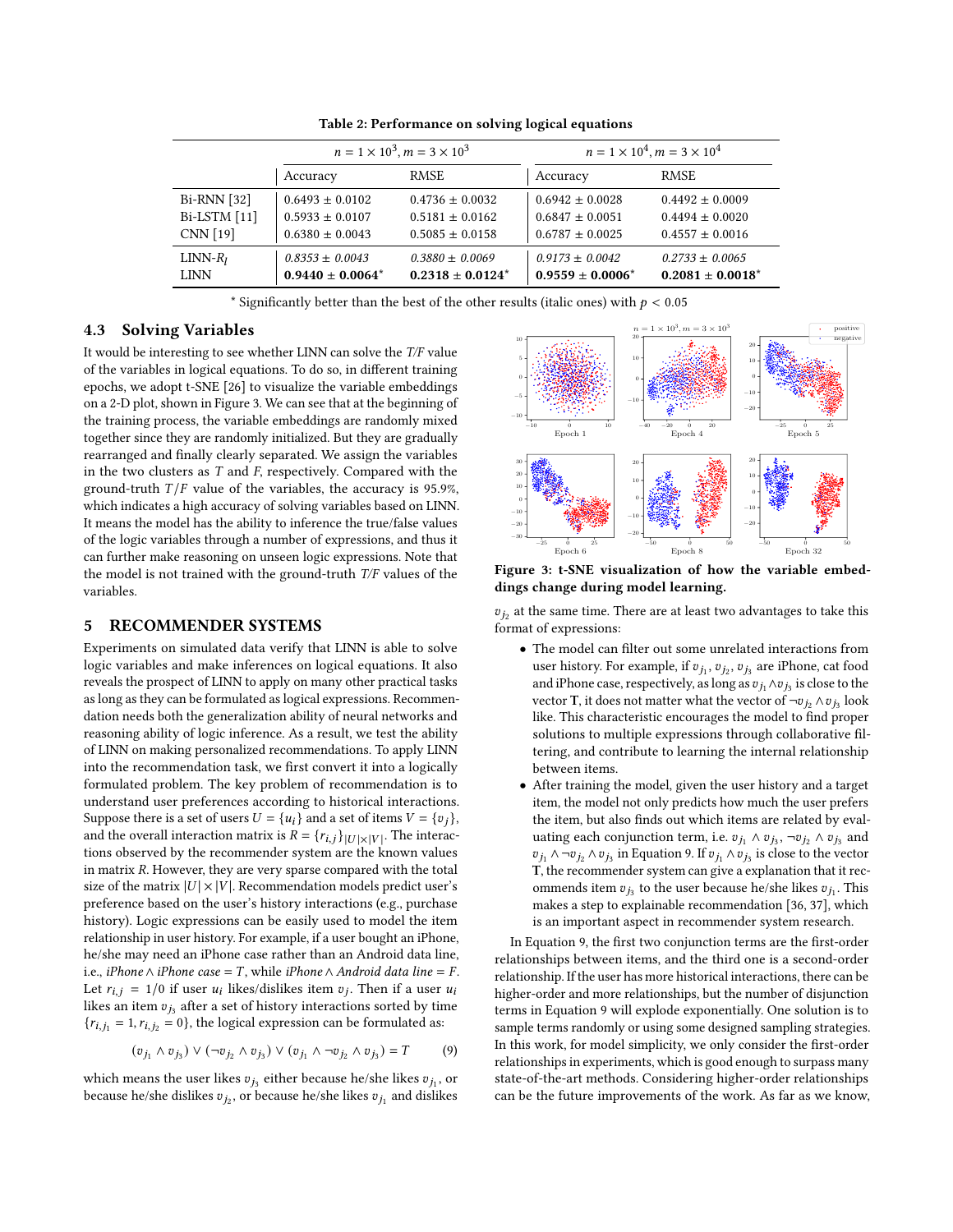there are few works considering high-order recommendation rules or explanations for recommendation.

It should be noted that the above recommendation model is nonpersonalized, i.e., we do not learn user embeddings for prediction and recommendation, but instead only rely on item relationships for recommendation. However, as we will show in the following experiments, such a simple non-personalized model outperforms state-of-the-art personalized neural sequential recommendation models, which implies the great power and potential of reasoning in recommendation tasks. Extending the model to personalized versions will be considered in the future.

#### 5.1 Experimental Settings

5.1.1 Training and Evaluation. The models are evaluated on the Top-K Recommendation task. We use the pair-wise learning strategy [\[31\]](#page-9-23) to train the model, which is a commonly used training strategy in many ranking tasks. In detail, we use the positive interactions in the datasets to train the baseline models and use the expressions corresponding to the positive interactions to train our LINN model. For each positive interaction  $v^+$ , we randomly sample an item the user dislikes or has never interacted with before as the negative sample  $v^-$  in each epoch. Then the loss function of the base models is:

$$
L = -\sum_{v^{+}} \log \left( sigmoid(p(v^{+}) - p(v^{-}))\right) + \lambda_{\Theta} ||\Theta||_{F}^{2}
$$
 (10)

where  $p(v^{+})$  and  $p(v^{-})$  are the predictions of  $v^{+}$  and  $v^{-}$ , respectively, and  $\lambda_{\Theta} \| \Theta \|_F^2$  is  $\ell_2$ -regularization. The loss function encourages the predictions of positive interactions to be higher than the negative samples. For our LINN, suppose the logic expression with  $v^+$  as the target item is  $e^+ = (\cdot \wedge \overline{v^+}) \vee \cdots \vee (\cdot \wedge v^+)$ , then the negative expression is  $e^- = (\cdot \wedge v^-) \vee \cdots \vee (\cdot \wedge v^-)$ , which has the same history interactions as  $e^+$  but replaces  $v^+$  with  $v^-$ . Then the final loss function of our LINN model is:

$$
L = -\sum_{e^{+}} \log \left( sigmoid(p(e^{+}) - p(e^{-}))\right)
$$
  
+  $\lambda_{l} \sum_{i} r_{i} + \lambda_{\ell} \sum_{w \in W} ||w||_{F}^{2} + \lambda_{\Theta} ||\Theta||_{F}^{2}$  (11)

where  $p(e^+)$  and  $p(e^-)$  are the predictions of  $e^+$  and  $e^-$ , respectively, and other parts are the logic, vector length and  $\ell_2$ -regularizers as mentioned before. In Top-K evaluation, we sample 100  $v^-$  for each  $v^+$  and evaluate the rank of  $v^+$  in these 101 candidates, which is a common way in many previous works. Recommendation performance is evaluated on two metrics (mean of all evaluation samples):

- nDCG@K: larger is better. It is one of the most popular ranking metrics in information retrieval, which is higher when the results are more similar to the ideal ranking. We consider the top-10 results, i.e.,  $K = 10$ .
- Hit@K: larger is better. It is the percentage of ranking lists that include at least one positive item in the top-K highest ranked items. We use  $K = 1$ , which means that we evaluate whether the top-ranked item is positive.

5.1.2 Datasets. Experiments are conducted on two publicly available datasets:

• ML-100 $k$  [\[13\]](#page-9-30). It is maintained by Grouplens<sup>[2](#page-6-0)</sup>, which has been used by researchers for many years. It includes 100,000 ratings ranging from 1 to 5 from 943 users and 1,682 movies.

 $\bullet$  Amazon Electronics [\[15\]](#page-9-31). Amazon Dataset<sup>[3](#page-6-1)</sup> is a public ecommerce dataset. It contains reviews and ratings of items given by users on Amazon – a popular e-commerce website. We use a subset in the area of Electronics, containing 1,689,188 ratings ranging from 1 to 5 from 192,403 users and 63,001 items, which is larger and much more sparse than the ML-100k dataset.

Table 3: Statistics of the Datasets

<span id="page-6-2"></span>

| Dataset     | #User   | #Item  | #Positive | #Negative |
|-------------|---------|--------|-----------|-----------|
| $ML-100k$   | 943     | 1.682  | 55.375    | 44.625    |
| Electronics | 192.403 | 63,001 | 1.356,067 | 333.121   |

The statics of two datasets are summarized in Table [3.](#page-6-2) The ratings are transformed into 0 and 1. Ratings equal to or higher than 4  $(r_{i,j} \geq 4)$  are transformed to 1, which means positive attitudes (like). Other ratings ( $r_{i,j} \leq 3$ ) are converted to 0, which means negative attitudes (dislike). Then, each user's interactions are sorted by time, and each positive interaction of the user is translated to a logic expression in the way mentioned above (Equation [9\)](#page-5-3). We ensure that the expressions corresponding to a user's earliest 5 positive interactions are in the training set. For those users with no more than 5 positive interactions, all the expressions are in the training set. For the remaining data, the last two positive expressions of every user are distributed into the validation set and test set, respectively (test set is preferred if there remains only one expression for the user). All the other expressions are in the training set. This way of data partition and evaluation is usually called the Leave-One-Out setting in personalized recommendation research.

5.1.3 Baselines. We compare LINN with the following baselines:

• BPRMF [\[31\]](#page-9-23). This is a Matrix Factorization (MF)-based model that applies a pairwise ranking loss. It makes recommendations by the dot product result of user and item vectors plus biases, which is popular and competitive for item recommendation.

• SVD++ [\[21\]](#page-9-32). This model integrates both explicit and implicit feedback, which explicitly models the user history interactions. It has been verified as a powerful model of personalized recommendation in many previous works.

Not only traditional recommendation models, but also some recent neural recommendation models are compared to LINN. In this work, we select the following neural models, which are more powerful compared with other neural matching-based models [\[6\]](#page-9-33).

• STAMP [\[25\]](#page-9-34). The Short-Term Attention/Memory Priority model, which uses the attention mechanism to model both short-term and long-term user preferences. This is one of the state-of-the-art recommendation models that consider the recent user interactions for recommendation.

• GRU4Rec [\[16\]](#page-9-35). A sequential recommendation model that applies Gated Recurrent Unit (GRU) [\[4\]](#page-9-36) to derive the ranking scores.

• NARM [\[24\]](#page-9-37). This model utilizes GRU and the attention mechanism to consider the importance of different interactions, which

<span id="page-6-0"></span> $^2$ <https://grouplens.org/datasets/movielens/100k/>

<span id="page-6-1"></span><sup>3</sup><http://jmcauley.ucsd.edu/data/amazon/index.html>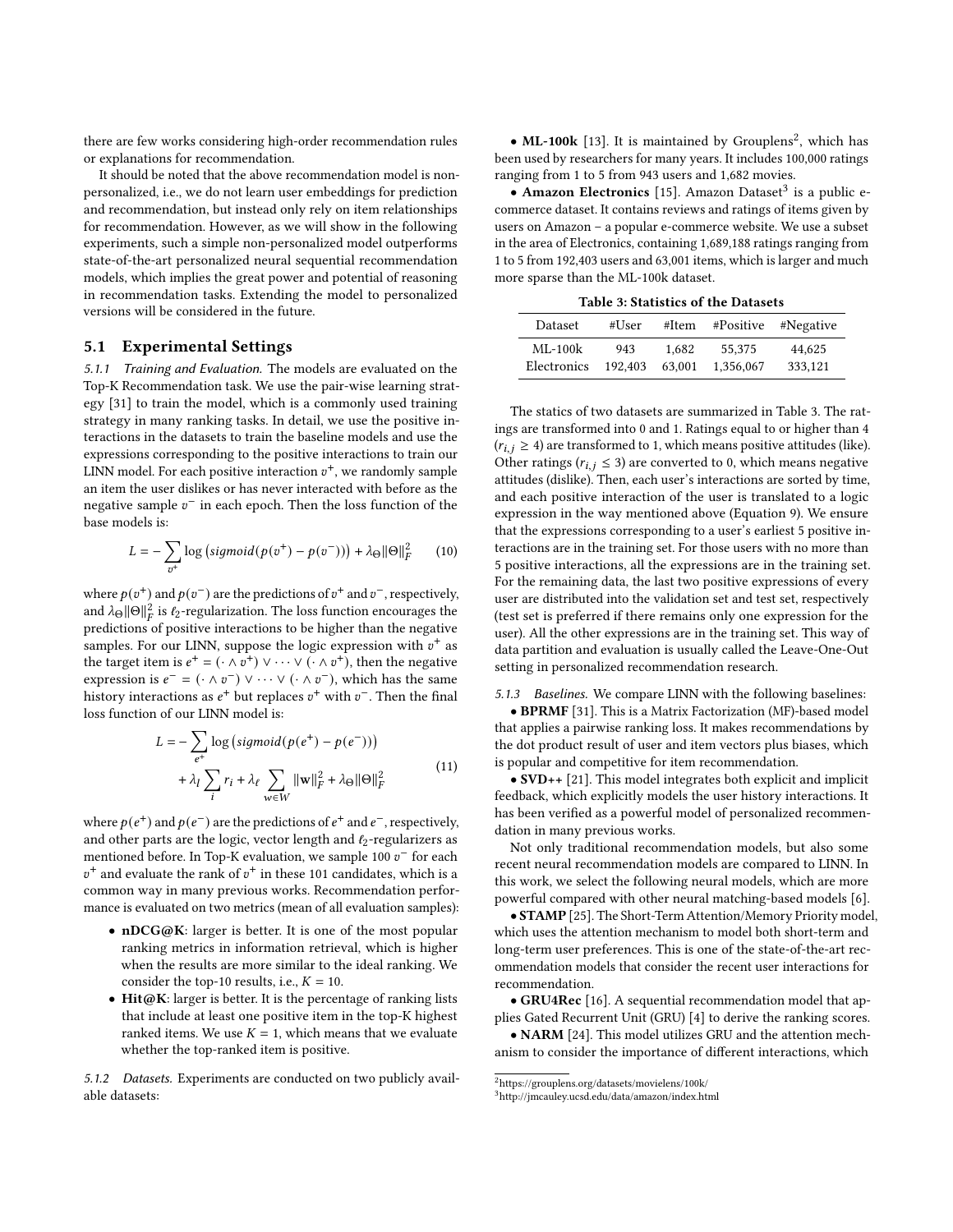<span id="page-7-1"></span>

|                         | <b>ML-100k</b>        |                       | <b>Amazon Electronics</b> |                       |                       |            |
|-------------------------|-----------------------|-----------------------|---------------------------|-----------------------|-----------------------|------------|
|                         | nDCG@10               | Hit@1                 | time/epoch                | nDCG@10               | Hit@1                 | time/epoch |
| BPRMF [31]              | $0.3664 \pm 0.0017$   | $0.1537 \pm 0.0036$   | 4.9s                      | $0.3514 \pm 0.0002$   | $0.1951 \pm 0.0004$   | 112.1s     |
| $SVD++ [21]$            | $0.3675 \pm 0.0024$   | $0.1556 \pm 0.0044$   | 30.4s                     | $0.3582 \pm 0.0004$   | $0.1930 \pm 0.0006$   | 469.3s     |
| <b>STAMP</b> [25]       | $0.3943 \pm 0.0016$   | $0.1706 \pm 0.0022$   | 8.3s                      | $0.3954 \pm 0.0003$   | $0.2215 \pm 0.0003$   | 352.7s     |
| GRU4Rec <sup>[16]</sup> | $0.3973 \pm 0.0016$   | $0.1745 \pm 0.0038$   | 7.1s                      | $0.4029 \pm 0.0009$   | $0.2262 \pm 0.0009$   | 225.0s     |
| <b>NARM</b> [24]        | $0.4022 \pm 0.0015$   | $0.1771 \pm 0.0016$   | 9.6s                      | $0.4051 \pm 0.0006$   | $0.2292 \pm 0.0005$   | 268.8s     |
| $LINN-R_1$              | $0.4022 \pm 0.0027$   | $0.1783 + 0.0043$     | 20.7s                     | $0.4152 \pm 0.0014$   | $0.2396 \pm 0.0019$   | 498.0s     |
| <b>LINN</b>             | $0.4064 \pm 0.0015^*$ | $0.1850 \pm 0.0053^*$ | 30.7s                     | $0.4191 \pm 0.0012^*$ | $0.2438 \pm 0.0014^*$ | 754.9s     |

Table 4: Performance on the recommendation task

\* Significantly better than the best of other results (italic ones) with  $p < 0.05$ 

improves the performance of recommendation. It is a state-of-theart sequential recommendation model.

In our experiments, for LINN and all baseline models utilizing the sequential information (recent interactions), at most 10 previous interactions right before the target positive item are considered.

5.1.4 Parameters. All the models, including baselines, are trained with Adam [\[20\]](#page-9-38) in mini-batches at the size of 128. The learning rate is 0.001 and early-stopping is conducted according to the performance on the validation set. Models are trained at most 100 epochs. To prevent models from overfitting, we use both the  $\ell_2$ regularization and dropout. The weight of  $\ell_2$ -regularization  $\lambda_{\Theta}$  is set between  $1 \times 10^{-7}$  to  $1 \times 10^{-4}$  and dropout ratio is set to 0.2. Vector sizes of the variables and the user/item vectors in the recommendation are 64. We run the experiments with five different random seeds and report the average results and standard errors. For LINN,  $\lambda_l$  is set to  $1\times10^{-6}$  on ML-100k and  $1\times10^{-5}$  on Electronics.  $\lambda_\ell$  is set to  $1 \times 10^{-4}$  on ML-100k and  $1 \times 10^{-6}$  on Electronics. Note that LINN has similar time and space complexity with baseline models, and each experiment run can be finished in 6 hours (several minutes on small datasets) with a single GPU (NVIDIA GeForce GTX 1080Ti).<sup>[4](#page-7-0)</sup>

## 5.2 Overall Performance

The overall performance of models on two datasets are shown in Table [4.](#page-7-1) From the results, STAMP achieves the best performance among the non-sequential baselines because it utilizes the attention mechanism to model both long-term and short-term user preferences. Models utilizing sequential information, such as GRU4Rec, and NARM, are significantly better than other non-sequential baselines, which is also observed by other works [\[16,](#page-9-35) [24\]](#page-9-37). It shows that sequential information is helpful to improve the recommendation performance. NARM performs better than GRU4Rec because it utilizes two attention networks to model the importance of interactions for users' local and global preferences. Although the personalized recommendation is not a standard logical inference problem, logical inference still helps in this task, which is shown by the results – we see that on both the ML100k and Electronics, LINN achieves the best performance. LINN makes more significant improvements on the Electronics dataset because the dataset is more sparse, and integrating logic inference is more beneficial than only using collaborative filtering. Note that without logic regularizers,

 $LINN-R_l$  still achieves comparable performance with NARM on ML-100k and is significantly better on Electronics.

Our LINN model is simple in nature, which only learns three lightweight modules without personalized user embedding for all of the prediction tasks. It is interesting to see that such a simple approach outperforms state-of-the-art complex models such as NARM, which adopts a bi-attention-network and learns the user purpose features for personalization. This implies the power of reasoning based on modularized logic networks, and indicates a new way of designing neural networks and modeling structural data. We expect the performance of LINN will be further improved when adding advanced modeling techniques into the architecture, such as personalization, attention mechanism, and user's long/short-term preferences, which will be explored in the future.

We also show the training time per epoch of different models. Models explicitly modeling user history are generally slower than BPRMF, among which SVD++ takes more time for taking the full user history as inputs. Because of the dynamic computational graph, we simply pad meaningless tokens when forming the batches for LINN if the batch size is not fully filled, which causes some redundant computation (detailed implementation can be found in our code). Although LINN is slower than most of the baselines, they are at comparative levels, and the time cost is acceptable. Better implementations, such as parallelized optimization and reducing redundant computation (similar to GRU4Rec), may help improve the efficiency of LINN, which we will explore in the future.

## 5.3 Weight of Logic Regularizers

<span id="page-7-2"></span>

Figure 4: Performance on different logic regularizer weights.

Results of using different weights of logical regularizers verify that logical inference is helpful in making recommendations, as shown in Figure [4.](#page-7-2) Recommendation tasks can be considered as a logical inference task on the history of user behaviors, since certain user interactions may imply a high probability of interacting with

<span id="page-7-0"></span><sup>4</sup>Codes are provided on GitHub at<https://github.com/rutgerswiselab/NLR>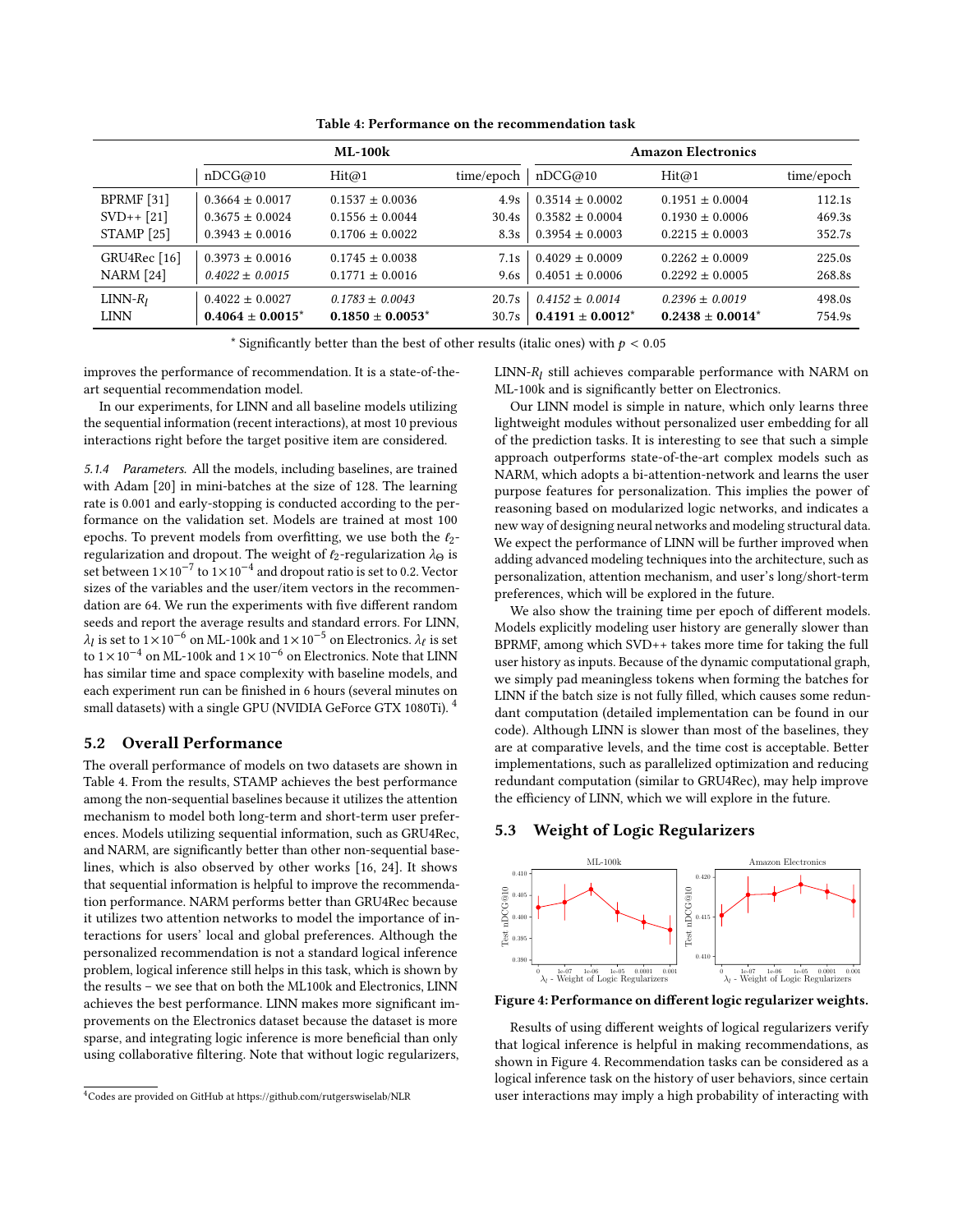<span id="page-8-0"></span>Table 5: Results about negative interactions in sequence

|                      | $MI - 100k$ |           | <b>Amazon Electronics</b> |           |  |
|----------------------|-------------|-----------|---------------------------|-----------|--|
|                      | nDCG@10     | Hit@1     | nDCG@10                   | Hit@1     |  |
| <b>STAMP</b>         | 0.3943      | 0.1706    | 0.3954                    | 0.2215    |  |
| $with -v$            | 0.3757      | 0.1651    | 0.3901                    | 0.2171    |  |
| with $v^-$           | 0.3803      | 0.1646    | 0.3936                    | 0.2186    |  |
| with $q(\mathbf{v})$ | 0.3745      | 0.1618    | 0.3899                    | 0.2173    |  |
| <b>GRU4Rec</b>       | 0.3973      | 0.1745    | 0.4029                    | 0.2262    |  |
| $with -v$            | 0.3909      | 0.1741    | 0.3924                    | 0.2187    |  |
| with $v^-$           | 0.4006      | 0.1794    | 0.4050                    | 0.2286    |  |
| with $q(\mathbf{v})$ | 0.3843      | 0.1681    | 0.3946                    | 0.2206    |  |
| <b>NARM</b>          | 0.4022      | 0.1771    | 0.4051                    | 0.2292    |  |
| $with -v$            | 0.3917      | 0.1762    | 0.3978                    | 0.2234    |  |
| with $v^-$           | 0.3964      | 0.1807    | 0.4029                    | 0.2262    |  |
| with $g(\mathbf{v})$ | 0.3842      | 0.1743    | 0.3942                    | 0.2206    |  |
| <b>LINN</b>          | $0.4064*$   | $0.1850*$ | $0.4191*$                 | $0.2438*$ |  |
| $w$ /o negative      | 0.3990      | 0.1822    | 0.4172                    | 0.2433    |  |

\* Significantly better than the best baselines (italic ones) with  $p < 0.05$ 

another item. On the other hand, learning the representations of users and items are more complicated than solving pure logical equations, since the model should have sufficient generalization ability to cope with noisy or even conflicting input expressions. Thus LINN, as an integration of logic inference and neural representation learning, performs well on the recommendation task. The weights of logical regularizers should not be too large because recommendation is not a pure logic reasoning problem but instead a reasoning problem on noisy data. Thus too large logical regularization weights may limit the expressiveness power and lead to a drop in performance.

#### 5.4 Negative Interactions in Sequences

It should be noted that LINN can naturally model negative feedbacks in the user history through the negation operation  $\neg$ . As far as we know, except for using the negative interactions as the negative training samples, there is few work considering the negative interactions in user interaction sequences. Although considering negative interactions as negative samples helps to learn the item similarities and their relationships, removing them from user's historical sequence is not ideal for modeling user preference, because negative items indeed possess rich information about the user preference. LINN provides a straight-forward way to model the negative interactions in the sequence. For fair comparison, we enhance the STAMP, GRU4Rec, and NARM models in three ways so that they can also take sequences of both positive and negative interactions as inputs:

- (1) Use the negative of the item vector −v instead of v as the input of RNN or attention networks in STAMP, GRU4Rec and NARM when the item is a negative interaction in the user's interaction sequence.
- (2) Build an extra item embedding matrix, so that each item has two vectors **v** and  $v^-$  for representing positive and negative interactions on the item, respectively.

<span id="page-8-1"></span>

Figure 5: Heatmap of the co-occurrence probability by LINN.

(3) When there comes a negative interaction, we first use a twolayer feed-forward network  $g(\cdot)$  (similar as the NOT module in LINN) to transform the item vector v into its negative representation  $q(\mathbf{v})$ .

We try our best to tune the parameters, and the results are shown in Table [5.](#page-8-0) We see that only GRU4Rec with an extra negative embedding matrix can slightly benefit from the negative interactions in the sequence. The reason may be that −v makes a too strong assumption that positive and negative preferences must have opposite representations in the vector space, while it may not be valid in non-linear neural networks and thus negatively affect the model performance. Using an unconstrained network  $q(\cdot)$  only increases the parameter space and does not help in learning the meaning of negative interactions. A separate embedding matrix for negative interactions is better than these two methods, but it also weakens the relationship between the two representations of the same item. However, LINN achieves significantly better performance by using logic expressions to model the negative interactions in sequences. Note that even without these negative interactions, LINN still performs much better than GRU4Rec and NARM on Electronics, and achieves significantly better Hit@1 on ML-100k.

### 5.5 Item Co-occurrence

To better understand what LINN has learned, we randomly select 9 movies in ML-100k and use LINN to predict their co-occurrence (i.e., liked by the same user). The movies are ranked based on their popularity (interaction number) in the training set. More than 30 users interact with the first 3 movies, and less than 5 users interact with the last three. We use LINN to calculate the  $Sim(\mathbf{v}_i \wedge \mathbf{v}_j, \mathbf{T})$  of each item pair, which means the probability of liking  $v_j$  if a user likes  $v_i$ . The results are shown in Figure [5,](#page-8-1) and we can draw the following conclusions:

- Although we do not design a symmetric network for AND or OR, LINN successfully learns that  $v_i \wedge v_j$  is close to  $v_j \wedge v_i$ . This is shown by the observation that symmetric positions in the heatmap matrix have similar values.
- LINN learns that popular item pairs have higher probabilities to be consumed by the same user, which corresponds to the top left corner of the heatmap matrix.